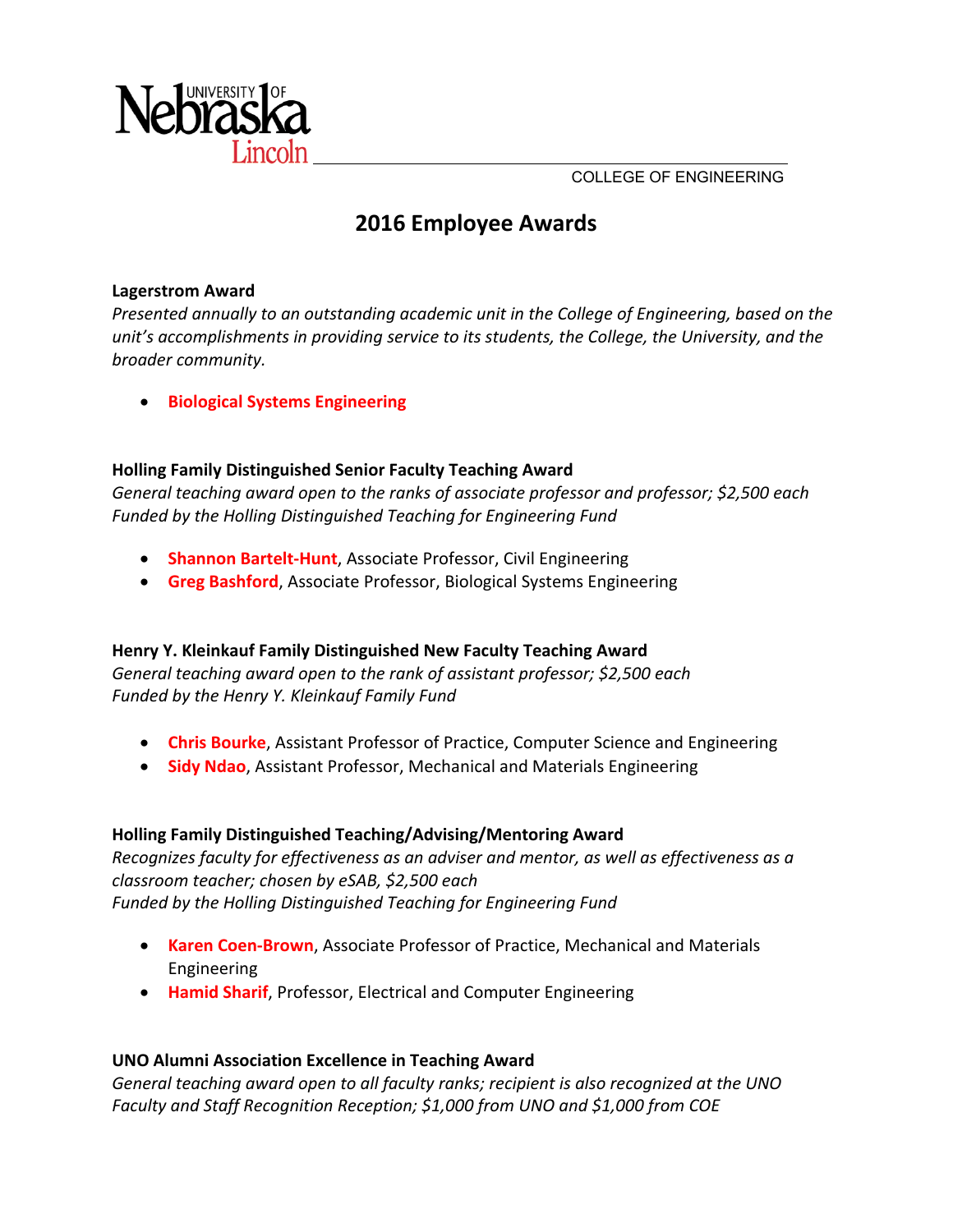*Funded by the UNO Alumni Association and donors' annual gifts to the College of Engineering*

 **Stuart Bernstein**, Associate Professor, Durham School of Architectural Engineering and Construction

# **Holling Family Master Teacher Award/UNL University‐Wide Teaching Award**

*General teaching award open to all faculty ranks; recipients are also recognized at the UNL Spring Honors Convocation; \$1,000 from UNL and \$1,000 from COE each Funded by the Holling Distinguished Teaching for Engineering Fund*

- **Sohrab Asgarpoor**, Professor, Electrical and Computer Engineering
- **Deepak Keshwani**, Associate Professor, Biological Systems Engineering

# **Edgerton Innovation Award**

*Research award open to the rank of assistant professor (tenure track); nominated by unit heads; \$2,500 (personal prize) / \$10,000 (new Ph.D. student assistantship) / \$10,000 (unrestricted research)* 

*Funded by Edgerton Innovation Award Fund*

**Carrick Detweiler**, Assistant Professor, Computer Science and Engineering

# **College Faculty Research & Creative Activity Award**

*Recognizes individuals for activities associated with investigation/experimentation aimed at the discovery and/or interpretation of facts, as well as the development of creative works or new products; \$2,500 each*

*Funded by donors' annual gifts to the College of Engineering*

- **Liyan Qu**, Assistant Professor, Electrical and Computer Engineering
- **Ron Faller**, Research Associate Professor, Civil Engineering
- **Florin Bobaru**, Professor, Mechanical and Materials Engineering

# **College of Engineering Faculty Service Award**

*Recognizes outstanding individuals for service to their department, college and university, as well as to their profession and community; \$2,500 each Funded by donors' annual gifts to the College of Engineering*

- **Aemal Khattak**, Associate Professor, Civil Engineering
- **Yong‐Rak Kim**, Associate Professor, Civil Engineering
- **Yongfeng Lu**, Professor, Electrical and Computer Engineering